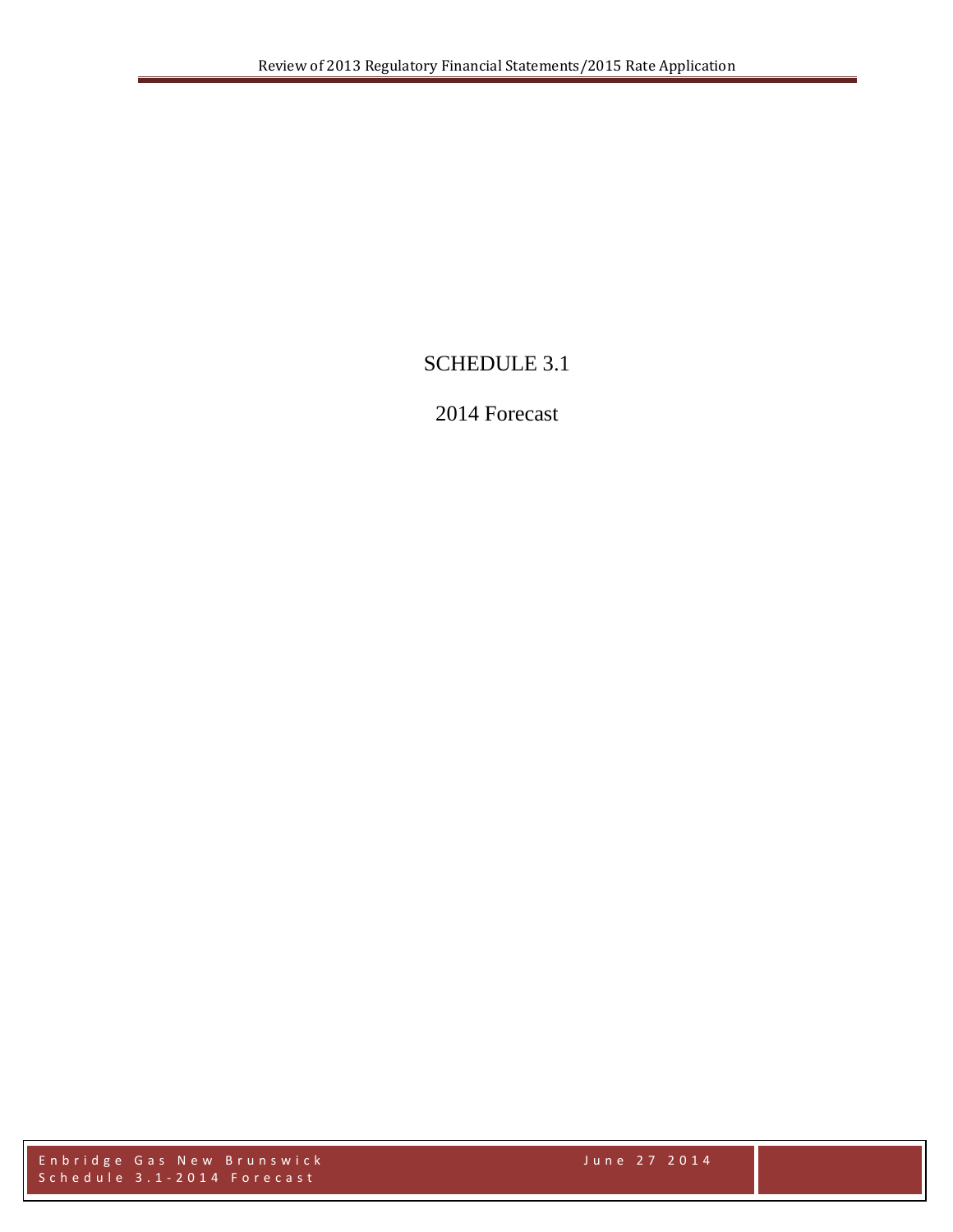3+9 Forecast Balance Sheet for Regulatory Purposes As at December 31, 2014

#### **Notice to Reader: Subject to review by the New Brunswick Energy and Utilities Board**

(in thousands of dollars)

| <b>Assets</b>                                                                                                                         | 2014                    |
|---------------------------------------------------------------------------------------------------------------------------------------|-------------------------|
| <b>Regulated Assets</b>                                                                                                               |                         |
| Property, Plant and Equipment (Note 2)<br>Gas Distributor Plant in Service - Net (includes AFUDC capitalized during 2014 of \$19.2)   | \$<br>175,378           |
| <b>Construction Work In Progress - Gas Distributor Plant</b>                                                                          | 745                     |
| <b>Total Property, Plant &amp; Equipment</b>                                                                                          | 176,123                 |
| <b>Deferred Charges</b>                                                                                                               |                         |
| <b>Deferred Development Costs - Net (Note 3)</b><br>Development O&M Capitalized Costs - Net (Note 4)<br><b>Total Deferred Charges</b> | 350<br>94,410<br>94,760 |
| <b>Short Term Investments</b>                                                                                                         | 2,975                   |
| <b>Total Regulated Rate Base Assets</b>                                                                                               | 273,858                 |
| <b>Other Regulated Assets (Note 5)</b>                                                                                                | 31,287                  |
| <b>Total Regulated Assets</b>                                                                                                         | 305,145                 |
| <b>Regulatory Deferral (Note 1)</b>                                                                                                   | 181,648                 |
| <b>Total Assets</b>                                                                                                                   | \$<br>486,793           |
| <b>Liabilities and Partner's Equity</b>                                                                                               |                         |
| Partner's Equity (Ratebase) (Note 1)                                                                                                  | 131,237                 |
| Long-term Advances from Associates and Affiliates (Note 6)                                                                            | 161,750                 |
| <b>Other Regulated Liabilities (Note 7)</b>                                                                                           | 12,158                  |
|                                                                                                                                       | \$<br>305,145           |
| <b>Partner's Equity (Regulatory Deferral)</b>                                                                                         | 181,648                 |
| <b>Total Liabilities and Equity</b>                                                                                                   | \$<br>486,793           |

**Financial Statement Effects of Rate Regulation and Legislative Changes –** Note 1 **Rate Base for Regulatory Purposes –** Note 12 **Capital Structure for Regulatory Purposes** – Note 13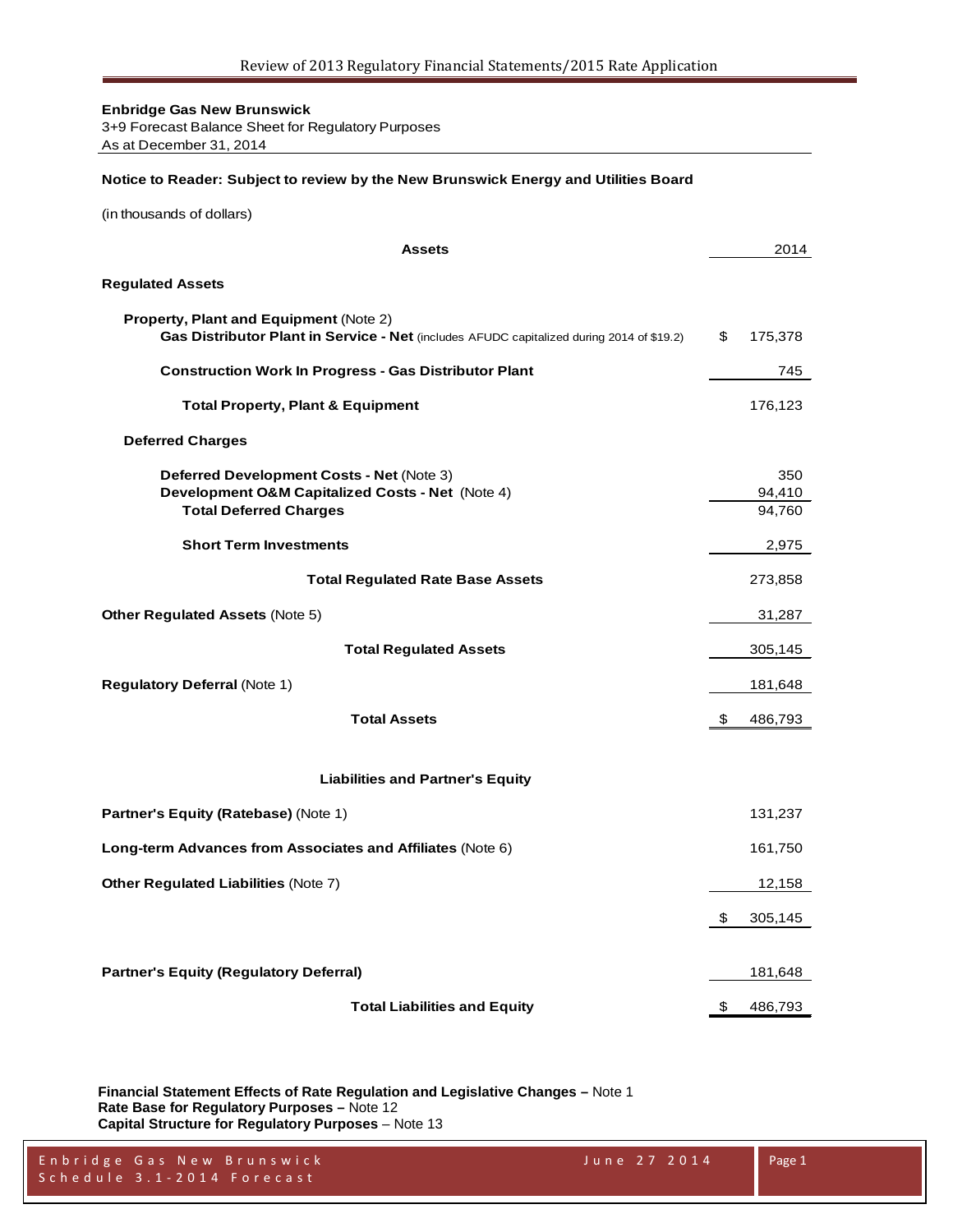Statement of 3+9 Forecast Income for Regulatory Purposes For the year ended December 31, 2014

### **Notice to Reader: Subject to review by the New Brunswick Energy and Utilities Board**

(in thousands of dollars)

| Revenue<br><b>Operating Revenue (Note 8)</b><br>Gas distribution<br>\$<br>44,765<br>Miscellaneous<br>368<br><b>Allowance for Funds Used During Construction</b><br>19<br>45,152<br><b>Service and Inspections</b><br>Revenue<br>749<br>Cost of goods sold<br>(601)<br>148<br><b>Total Revenue</b><br>45,300<br><b>Expenses</b><br><b>Operating Expenses</b><br>Operating and maintenance (Note 9)<br>11,656<br>Transportation (net)<br>1,908<br>Total Operating and maintenance expenses<br>13,564<br>278<br>Bad debt expense<br><b>Amortization of Property, Plant and Equipment</b><br>7,637<br><b>Municipal and Other Taxes</b><br>1,200<br>Interest on Amounts Due to Associates & Affiliates and Other Interest (Note 10)<br>8,543<br><b>Amortization of Deferred Development Costs</b><br>2,877<br><b>Total Expenses</b><br>34,099<br>Income before Extraordinary Items, Regulatory Deferral and Return on Rate Base<br>11,201<br><b>Regulatory Deferral</b><br>2,331<br><b>Income before Tax</b><br>\$<br>13,532<br><b>Regulated Return on Equity (Note 11)</b><br>\$<br>13,532 |  | 2014 |
|----------------------------------------------------------------------------------------------------------------------------------------------------------------------------------------------------------------------------------------------------------------------------------------------------------------------------------------------------------------------------------------------------------------------------------------------------------------------------------------------------------------------------------------------------------------------------------------------------------------------------------------------------------------------------------------------------------------------------------------------------------------------------------------------------------------------------------------------------------------------------------------------------------------------------------------------------------------------------------------------------------------------------------------------------------------------------------------|--|------|
|                                                                                                                                                                                                                                                                                                                                                                                                                                                                                                                                                                                                                                                                                                                                                                                                                                                                                                                                                                                                                                                                                        |  |      |
|                                                                                                                                                                                                                                                                                                                                                                                                                                                                                                                                                                                                                                                                                                                                                                                                                                                                                                                                                                                                                                                                                        |  |      |
|                                                                                                                                                                                                                                                                                                                                                                                                                                                                                                                                                                                                                                                                                                                                                                                                                                                                                                                                                                                                                                                                                        |  |      |
|                                                                                                                                                                                                                                                                                                                                                                                                                                                                                                                                                                                                                                                                                                                                                                                                                                                                                                                                                                                                                                                                                        |  |      |
|                                                                                                                                                                                                                                                                                                                                                                                                                                                                                                                                                                                                                                                                                                                                                                                                                                                                                                                                                                                                                                                                                        |  |      |
|                                                                                                                                                                                                                                                                                                                                                                                                                                                                                                                                                                                                                                                                                                                                                                                                                                                                                                                                                                                                                                                                                        |  |      |
|                                                                                                                                                                                                                                                                                                                                                                                                                                                                                                                                                                                                                                                                                                                                                                                                                                                                                                                                                                                                                                                                                        |  |      |
|                                                                                                                                                                                                                                                                                                                                                                                                                                                                                                                                                                                                                                                                                                                                                                                                                                                                                                                                                                                                                                                                                        |  |      |
|                                                                                                                                                                                                                                                                                                                                                                                                                                                                                                                                                                                                                                                                                                                                                                                                                                                                                                                                                                                                                                                                                        |  |      |
|                                                                                                                                                                                                                                                                                                                                                                                                                                                                                                                                                                                                                                                                                                                                                                                                                                                                                                                                                                                                                                                                                        |  |      |
|                                                                                                                                                                                                                                                                                                                                                                                                                                                                                                                                                                                                                                                                                                                                                                                                                                                                                                                                                                                                                                                                                        |  |      |
|                                                                                                                                                                                                                                                                                                                                                                                                                                                                                                                                                                                                                                                                                                                                                                                                                                                                                                                                                                                                                                                                                        |  |      |
|                                                                                                                                                                                                                                                                                                                                                                                                                                                                                                                                                                                                                                                                                                                                                                                                                                                                                                                                                                                                                                                                                        |  |      |
|                                                                                                                                                                                                                                                                                                                                                                                                                                                                                                                                                                                                                                                                                                                                                                                                                                                                                                                                                                                                                                                                                        |  |      |
|                                                                                                                                                                                                                                                                                                                                                                                                                                                                                                                                                                                                                                                                                                                                                                                                                                                                                                                                                                                                                                                                                        |  |      |
|                                                                                                                                                                                                                                                                                                                                                                                                                                                                                                                                                                                                                                                                                                                                                                                                                                                                                                                                                                                                                                                                                        |  |      |
|                                                                                                                                                                                                                                                                                                                                                                                                                                                                                                                                                                                                                                                                                                                                                                                                                                                                                                                                                                                                                                                                                        |  |      |
|                                                                                                                                                                                                                                                                                                                                                                                                                                                                                                                                                                                                                                                                                                                                                                                                                                                                                                                                                                                                                                                                                        |  |      |
|                                                                                                                                                                                                                                                                                                                                                                                                                                                                                                                                                                                                                                                                                                                                                                                                                                                                                                                                                                                                                                                                                        |  |      |
|                                                                                                                                                                                                                                                                                                                                                                                                                                                                                                                                                                                                                                                                                                                                                                                                                                                                                                                                                                                                                                                                                        |  |      |
|                                                                                                                                                                                                                                                                                                                                                                                                                                                                                                                                                                                                                                                                                                                                                                                                                                                                                                                                                                                                                                                                                        |  |      |
|                                                                                                                                                                                                                                                                                                                                                                                                                                                                                                                                                                                                                                                                                                                                                                                                                                                                                                                                                                                                                                                                                        |  |      |
|                                                                                                                                                                                                                                                                                                                                                                                                                                                                                                                                                                                                                                                                                                                                                                                                                                                                                                                                                                                                                                                                                        |  |      |
|                                                                                                                                                                                                                                                                                                                                                                                                                                                                                                                                                                                                                                                                                                                                                                                                                                                                                                                                                                                                                                                                                        |  |      |
|                                                                                                                                                                                                                                                                                                                                                                                                                                                                                                                                                                                                                                                                                                                                                                                                                                                                                                                                                                                                                                                                                        |  |      |
|                                                                                                                                                                                                                                                                                                                                                                                                                                                                                                                                                                                                                                                                                                                                                                                                                                                                                                                                                                                                                                                                                        |  |      |
|                                                                                                                                                                                                                                                                                                                                                                                                                                                                                                                                                                                                                                                                                                                                                                                                                                                                                                                                                                                                                                                                                        |  |      |
|                                                                                                                                                                                                                                                                                                                                                                                                                                                                                                                                                                                                                                                                                                                                                                                                                                                                                                                                                                                                                                                                                        |  |      |
|                                                                                                                                                                                                                                                                                                                                                                                                                                                                                                                                                                                                                                                                                                                                                                                                                                                                                                                                                                                                                                                                                        |  |      |

**Financial Statement Effects of Rate Regulation and Legislative Changes –** Note 1 **Details of Affiliate Transactions** – Note 14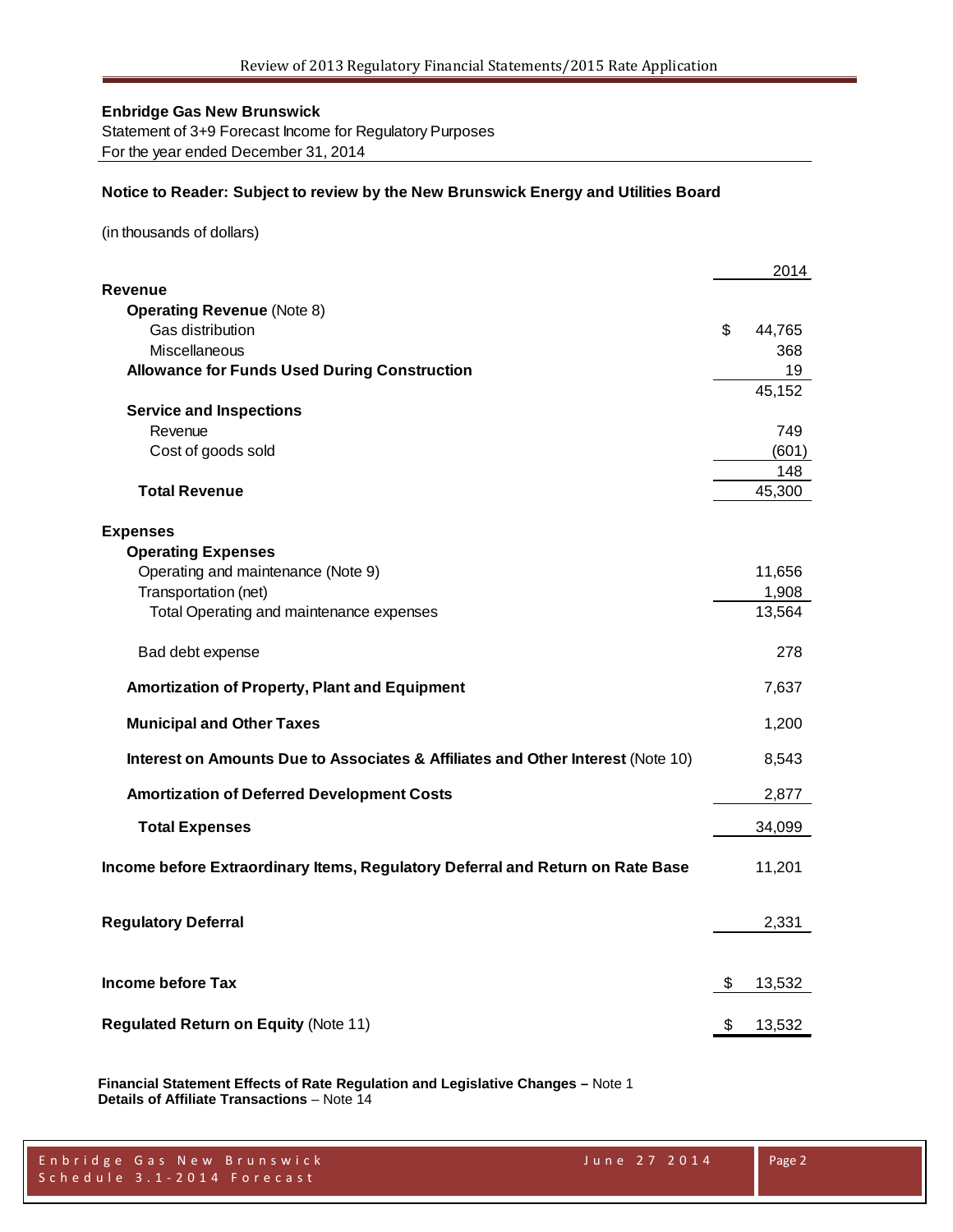Notes to 2014 3+9 Forecasted Regulatory Financial Results For the year ended December 31, 2014

#### Note 1 **Financial Statement Effects of Rate Regulation and Legislative Changes**

The Public Utility's primary business activities are subject to regulation by the New Brunswick Energy and Utilities Board (EUB). The Public Utility follows accounting practices prescribed by its regulator or stipulated in approved ratemaking decisions that are subject to examination and approval by the EUB and are similar to those being used by other enterprises in the gas distribution industry in Canada. Accordingly, the timing and recognition of certain revenues and expenses may differ from that otherwise expected under generally accepted accounting principles (GAAP) applicable to non-regulated operations. The ultimate recoverability of costs incurred is dependent upon the approval of the EUB.

Rate regulation creates differences between the manner in which the Public Utility accounts for transactions or events and how they would be accounted for if the Public Utility was not subject to rate regulation. The differences in accounting treatment include:

The EUB permits an "allowance for funds used during construction" (AFUDC) to be included in the rate base. In addition, AFUDC is included in the cost of property, plant and equipment and is depreciated over future periods as part of the total cost of the related asset, based on the expectation that depreciation expense, including the AFUDC component, will be approved for inclusion in future rates. AFUDC for rate-regulated entities includes both an interest component and a cost of equity component. In the absence of rate regulation, GAAP would permit the capitalization of only the interest component. Therefore, the initial set up of the equity component as a capitalized asset and the corresponding revenue recognized during the construction phase would not be recognized nor would the subsequent depreciation of the asset.

As prescribed by the EUB, the Public Utility does not recognize gains and losses on the sale of Enbridge Utility Gas (EUG) in the statement of income and uses a purchase gas variance account to defer the gain or loss on sale. Non-regulated enterprises would normally account for the gain or loss in the statement of income or comprehensive income.

Enbridge Inc., on behalf of the Public Utility, maintains a pension plan which provides defined benefit pension benefits to employees. As prescribed by the EUB, contributions made to the plan are expensed as paid, consistent with the recovery of such costs in rates. Under GAAP, pension costs and obligations for defined benefit pension plans are determined using the projected benefit method and are charged to income as services are rendered.

The Public Utility had been subject to non-traditional regulation which recognized its immature nature. Unlike many similar utilities, the Public Utility's rates were not set on a cost based methodology. Prior to October 1, 2012, the Public Utility's rates were set exclusively based upon a market based methodology, and were based on a targeted savings over alternate fuel for end use customers. This rate setting methodology had been approved by the EUB for use during the development period after which rates are expected to be cost based.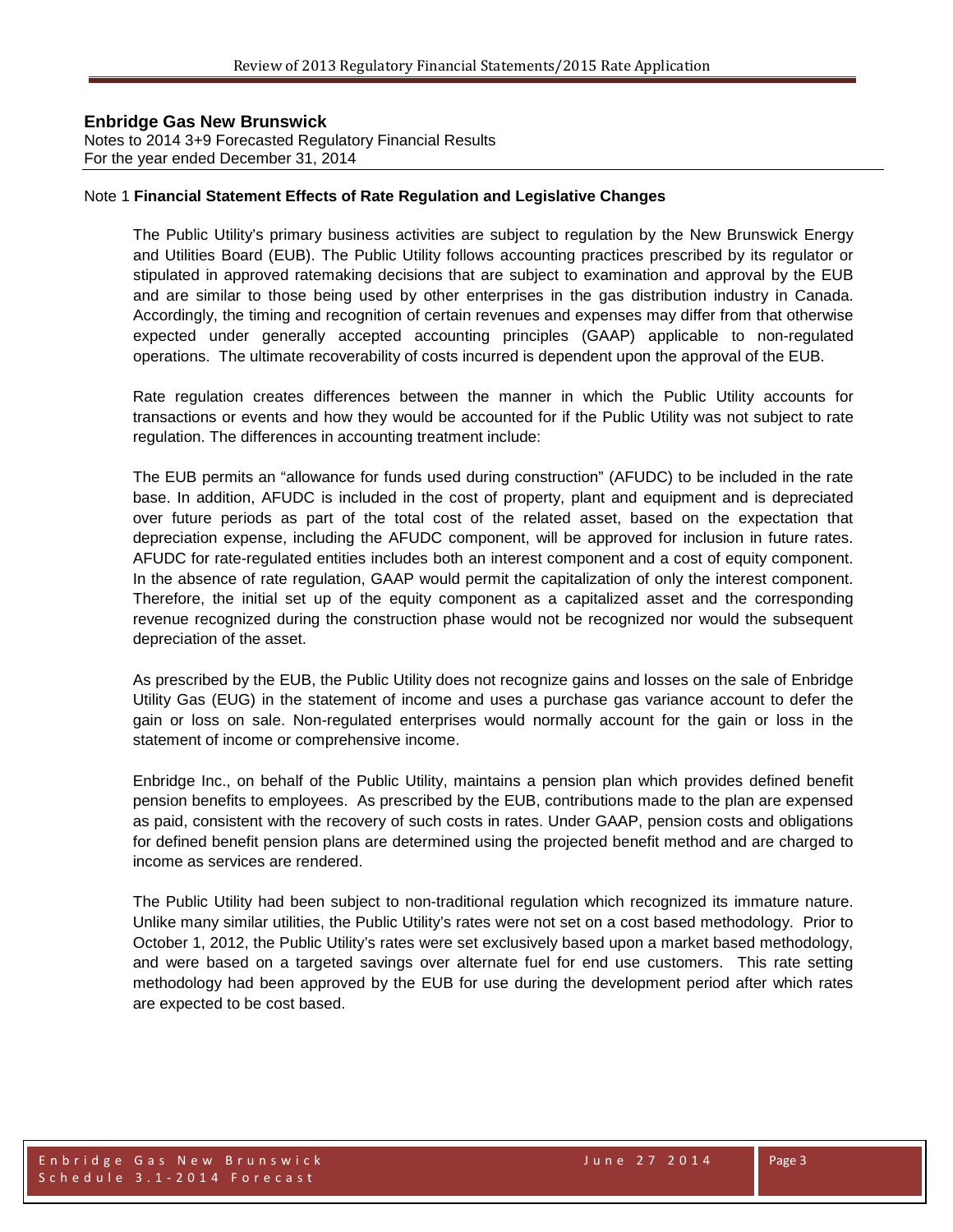Notes to 2014 3+9 Forecasted Regulatory Financial Results For the year ended December 31, 2014

#### Note 1 **Financial Statement Effects of Rate Regulation and Legislative Changes (continued)**

In December 2011, the Province of New Brunswick introduced legislation that outlined new rate classes, and a new rate setting methodology for the Public Utility. The legislation subsequently received proclamation on January 18, 2012, with supporting Rates and Tariffs Regulation being filed April 16, 2012.

In May 2013, in response to an appeal launched by EGNB, the New Brunswick Court of Appeal ruled that Section 4(1) of the legislation restricting the revenue to cost ratio to 1.2:1 was ultra vires.

The legislation noted above also provided direction with regards to the regulatory deferral account, which the EUB had historically approved to capture the difference between the Public Utility's regulated revenues and its revenue requirement, which non-regulated enterprises would not recognize. Based on the legislative changes, the Public Utility is no longer permitted to depreciate, amortize, earn a return on, or otherwise consider the regulatory deferral account when calculating its revenue requirement. In response to this legislation the Public Utility has not considered the deferral account for the purpose of establishing the revenue requirement, however it will remain as an asset on Enbridge Gas New Brunswick's balance sheet as it remains an asset of the Public Utility for regulatory purposes. Similarly, the capital structure associated with the regulatory deferral account will also remain on the balance sheet, however, the debt and equity associated with the regulatory deferral account are not considered when calculating the allowed rate of return for the Public Utility.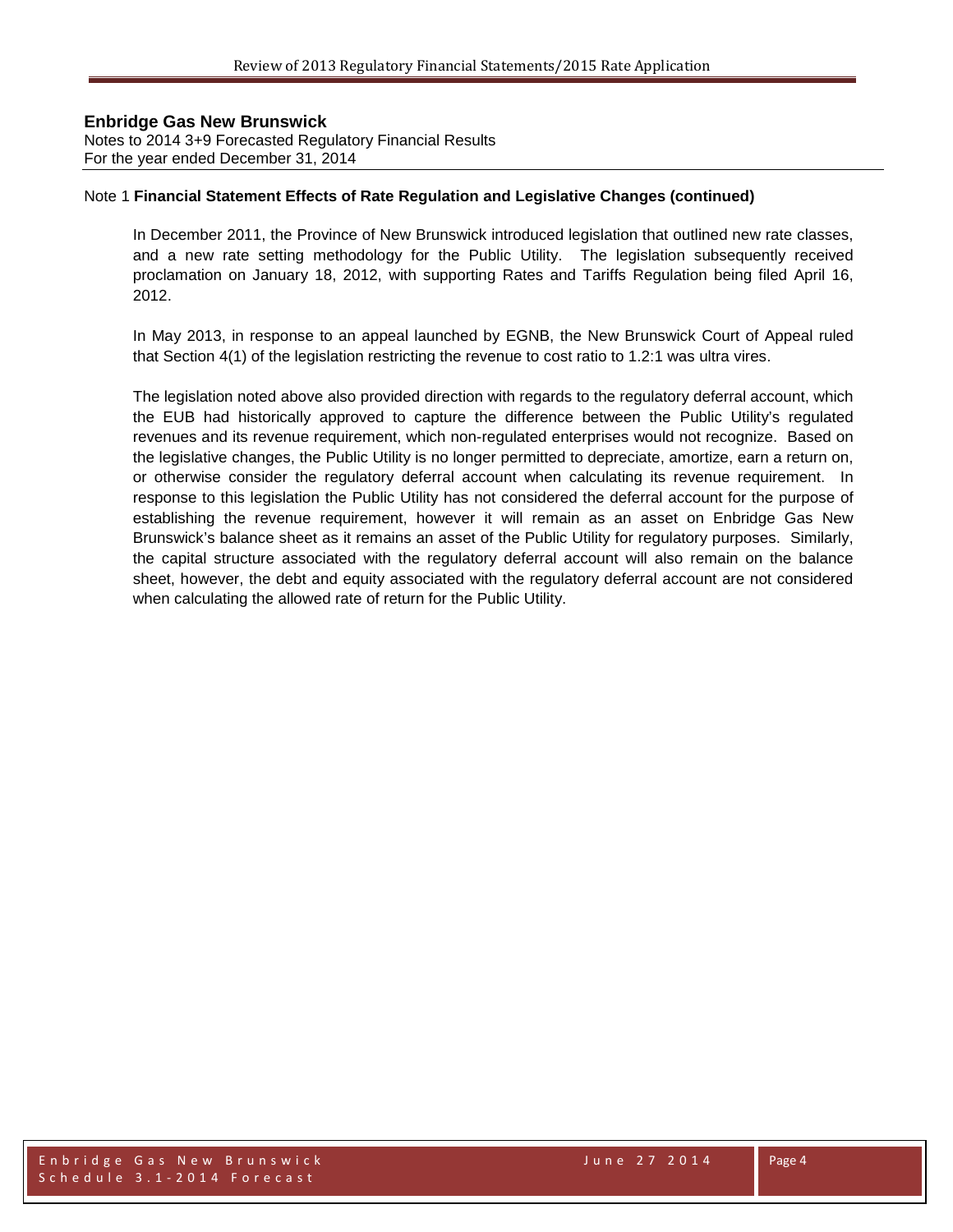Notes to 2014 3+9 Forecasted Regulatory Financial Results For the year ended December 31, 2014

(in thousands of dollars)

### Note 2 **Property, Plant & Equipment**

|                                   | 2014 |         |    |                    |    |                 |                     |
|-----------------------------------|------|---------|----|--------------------|----|-----------------|---------------------|
|                                   |      |         |    | <b>Accumulated</b> |    | <b>Net Book</b> | Rates of            |
|                                   |      | Cost    |    | Amortization       |    | Value           | <b>Amortization</b> |
| Property, plant & equipment       |      |         |    |                    |    |                 |                     |
| General plant                     |      |         |    |                    |    |                 |                     |
| Computer hardware & software      | \$   | 3,576   | \$ | (2,880)            | \$ | 696             | 28.80%              |
| Tools and work equipment          |      | 1,713   |    | (406)              |    | 1,307           | 20.00%              |
| Office furniture and equipment    |      | 466     |    | (208)              |    | 258             | 4.40%               |
| Transportation                    |      | 1,560   |    | (868)              |    | 692             | 18.45%              |
| Incentives                        |      | 232     |    | (32)               |    | 200             | 20.00%              |
| Leasehold improvements            |      | 923     |    | (712)              |    | 211             | 1                   |
| Subtotal                          |      | 8,470   |    | (5, 106)           |    | 3,364           |                     |
| Distribution plant                |      |         |    |                    |    |                 |                     |
| Land                              |      | 375     |    |                    |    | 375             |                     |
| Rights of way and easements       |      | 159     |    |                    |    | 159             |                     |
| Distribution mains                |      | 124,138 |    | (24, 584)          |    | 99,554          | 2.43%               |
| <b>Street services</b>            |      | 59,133  |    | (14, 858)          |    | 44,275          | 3.83%               |
| Meters and regulators             |      | 22,043  |    | (3,589)            |    | 18,454          | 4.46%               |
| <b>Stations</b>                   |      | 14,386  |    | (5, 189)           |    | 9,197           | 4.40%               |
| Subtotal                          |      | 220,234 |    | (48, 220)          |    | 172,014         |                     |
| Total plant in service            |      | 228,704 |    | (53, 326)          |    | 175,378         |                     |
| Construction work in progress     |      | 745     |    |                    |    | 745             |                     |
| Total property, plant & equipment | \$   | 229,449 | \$ | (53, 326)          | \$ | 176,123         |                     |

1 - Amortized over the term of the related leases.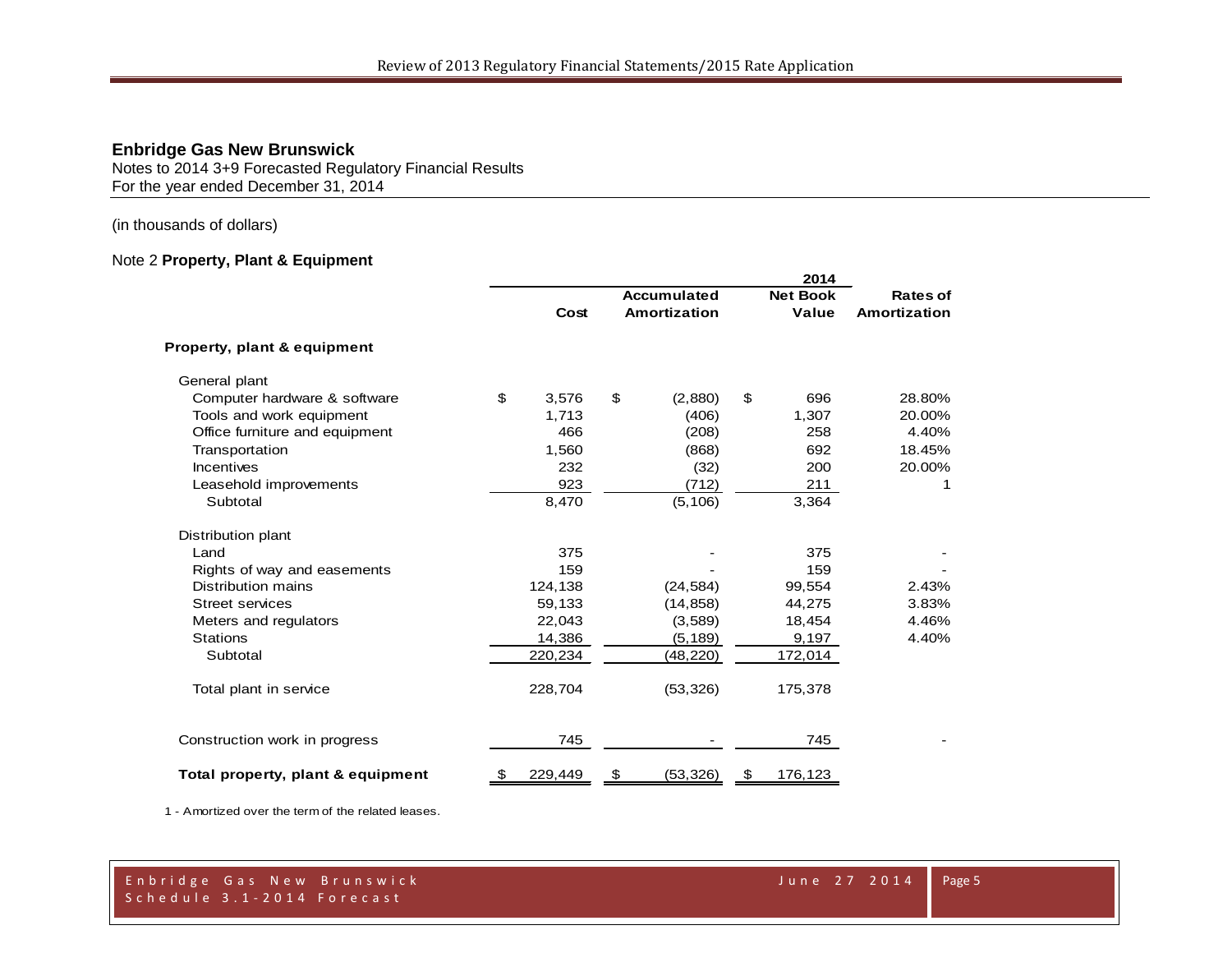Notes to 2014 3+9 Forecasted Regulatory Financial Results For the year ended December 31, 2014

(in thousands of dollars)

#### Note 3 **Deferred Development Costs - Net**

|                                          |                     |     |                             |    | 2014                            |                          |
|------------------------------------------|---------------------|-----|-----------------------------|----|---------------------------------|--------------------------|
|                                          | Cost                |     | Accumulated<br>Amortization |    | <b>Net Book</b><br>Value        | Rates of<br>Amortization |
| Franchise fee<br>Deferred carrying costs | \$<br>.500<br>1,784 | \$  | (1, 150)<br>(1,784)         | \$ | 350<br>$\overline{\phantom{a}}$ | 5.00%<br>20.00%          |
| Total deferred development costs, net    | 3,284               | \$. | (2,934)                     | S  | 350                             |                          |

### Note 4 **Development O&M Capitalized Costs – Net**

|                                   |         |                             | 2014                     |                          |
|-----------------------------------|---------|-----------------------------|--------------------------|--------------------------|
|                                   | Cost    | Accumulated<br>Amortization | <b>Net Book</b><br>Value | Rates of<br>Amortization |
| Development O&M capitalized costs | 114.952 | (20.542)                    | 94.410                   | 2.43%                    |
| Total development O&M capitalized | 114.952 | (20, 542)                   | 94.410                   |                          |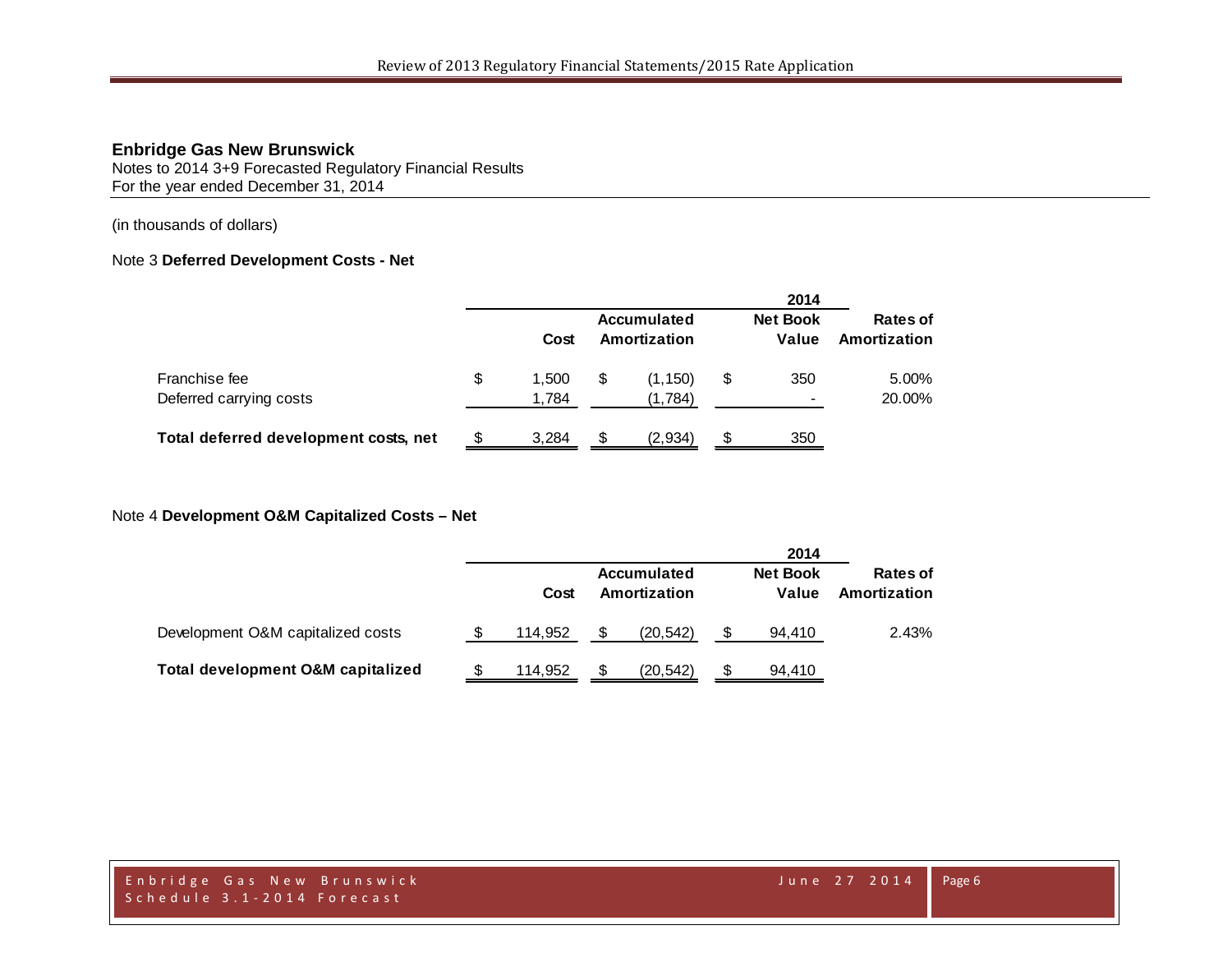Notes to 2014 3+9 Forecasted Regulatory Financial Results For the year ended December 31, 2014

(in thousands of dollars)

### Note 5 **Other Regulated Assets**

|                               |   | 2014   |
|-------------------------------|---|--------|
| Cash & Short Term Investments | S | 51     |
| Accounts Receivable           |   | 27,895 |
| Long term receivable          |   | 2,213  |
| Inventory                     |   | 1,128  |
|                               |   | 31,287 |

Enbridge Gas New Brunswick June 27 2014 Schedule 3.1 - 2014 Forecast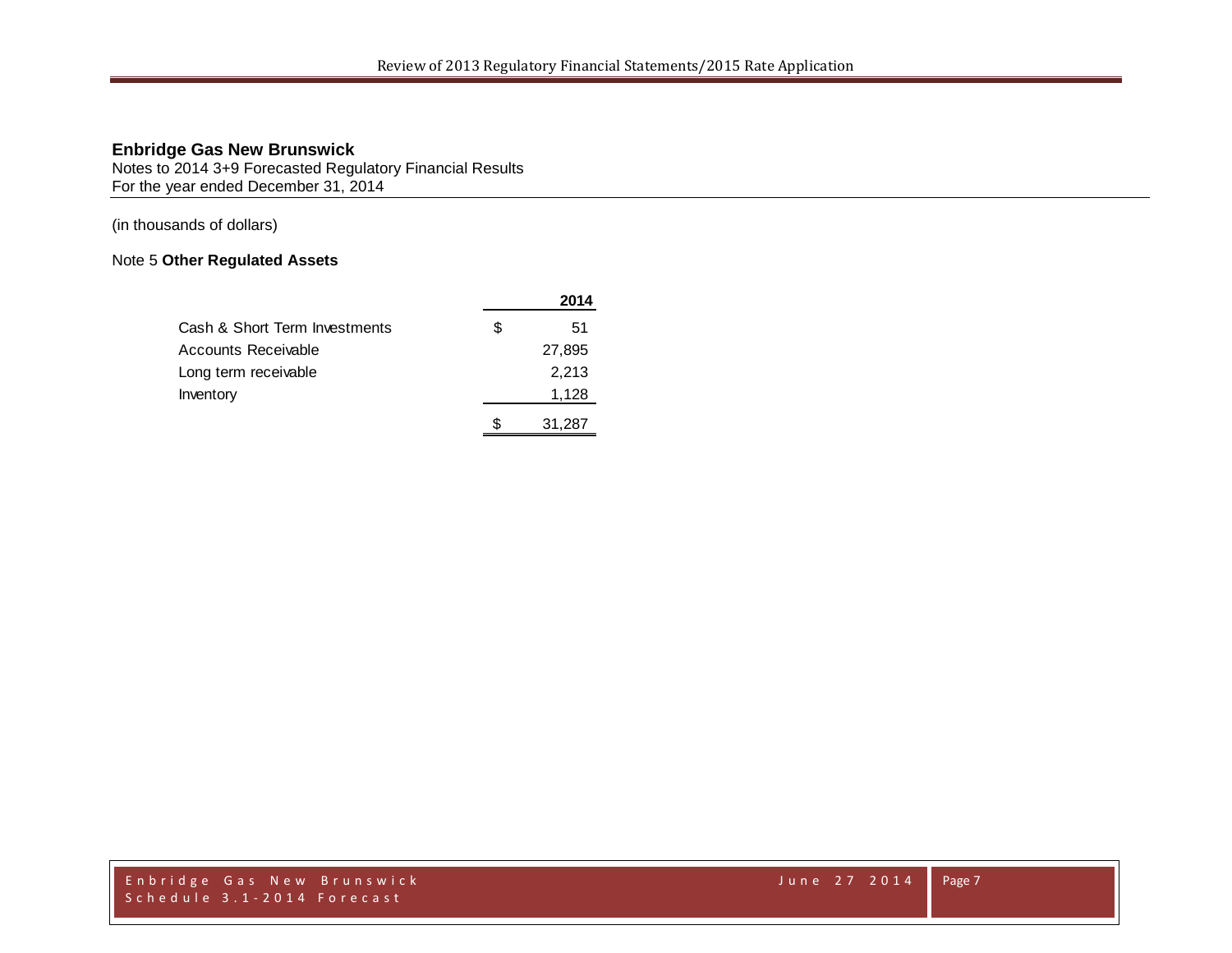Notes to 2014 3+9 Forecasted Regulatory Financial Results For the year ended December 31, 2014

### (in thousands of dollars)

#### Note 6 **Long-term Advances from Associates and Affiliates**

|                                |                   |                      |               |                     | 2014        |           |  |
|--------------------------------|-------------------|----------------------|---------------|---------------------|-------------|-----------|--|
|                                |                   |                      |               | <b>Cost of Debt</b> |             |           |  |
|                                | <b>Issue Date</b> | <b>Maturity Date</b> | Amount        | Enbridge Inc.       | <b>EGNB</b> | Regulated |  |
| <b>Promissory Note</b>         | 30-Mar-05         | 30-Mar-15            | 6,000         | 5.04%               | 6.93%       | 6.04%     |  |
| <b>Promissory Note</b>         | 30-Dec-05         | 30-Dec-15            | 14,000        | 4.59%               | 6.53%       | 5.59%     |  |
| Promissory Note                | 19-Dec-06         | 19-Dec-16            | 18,000        | 4.82%               | 6.52%       | 5.82%     |  |
| Promissory Note                | 20-Dec-07         | 20-Dec-17            | 20,000        | 5.54%               | 5.85%       | 6.54%     |  |
| <b>Promissory Note</b>         | $9-Dec-09$        | 9-Dec-19             | 15,000        | 4.63%               | 5.63%       | 5.63%     |  |
| <b>Promissory Note</b>         | 22-Sep-10         | 22-Sep-15            | 4,000         | 3.25%               | 4.25%       | 4.25%     |  |
| Promissory Note                | 30-Dec-11         | 30-Dec-21            | 14,000        | 3.50%               | 4.50%       | 4.50%     |  |
| Promissory Note                | $8 - Jan - 13$    | 8-Jan-20             | 7,500         | 3.67%               | 4.67%       | 4.67%     |  |
| Promissory Note                | 24-Feb-14         | 28-Feb-18            | 25,000        | 4.16%               | 5.16%       | 5.16%     |  |
| Promissory Note                | 24-Mar-14         | 24-Mar-24            | 5,000         | 3.69%               | 4.69%       | 4.69%     |  |
| Promissory Note                | 24-Feb-14         | 26-Feb-18            | 33,250        | 4.00%               | 5.00%       | 5.00%     |  |
| Total long-term advances       |                   |                      |               |                     |             |           |  |
| from associates and affiliates |                   |                      | \$<br>161,750 | 4.31%               | 5.37%       | 5.64%     |  |

The cost of debt of EGNB is limited to the actual borrowing rate of Enbridge Inc. plus 1%.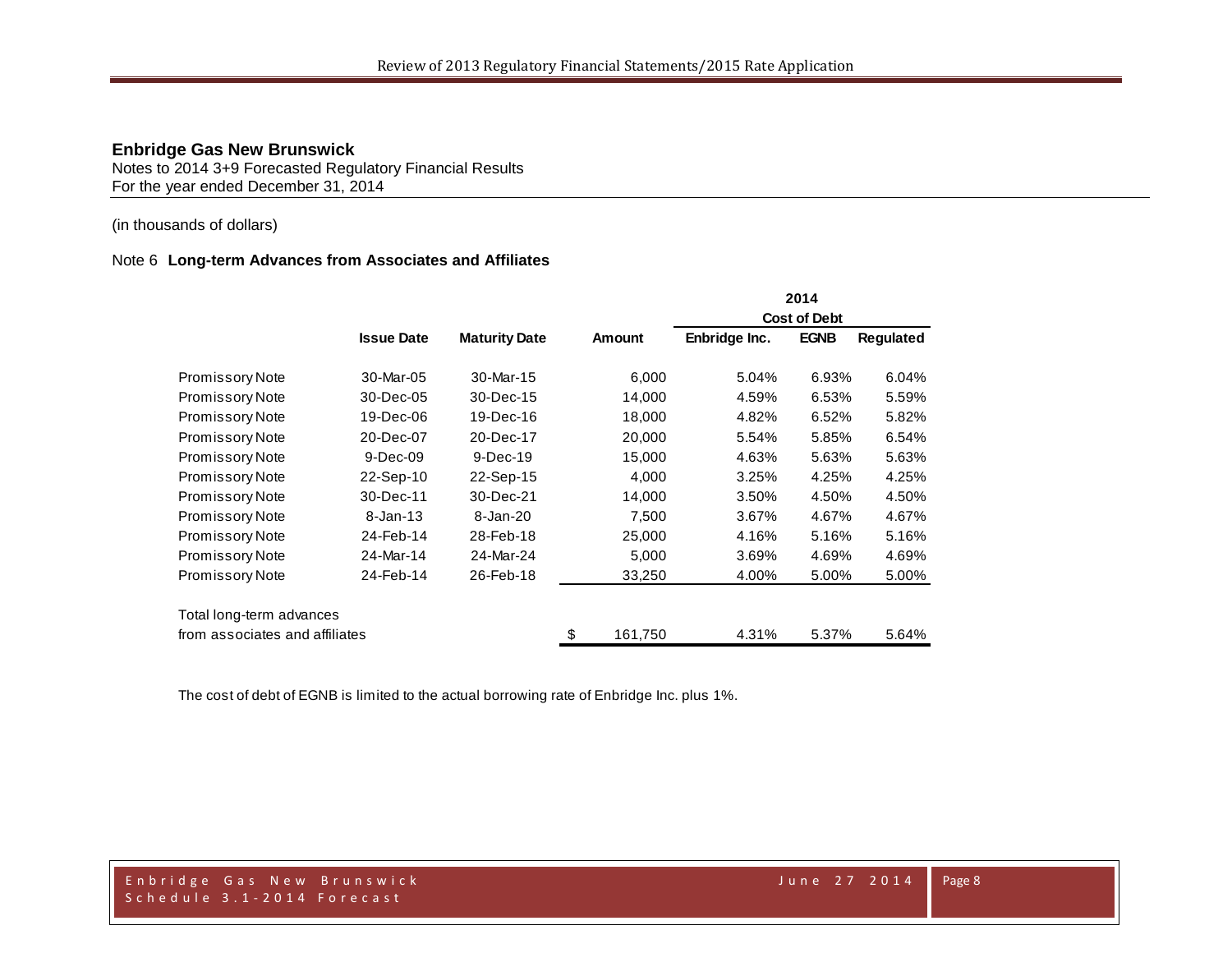Notes to 2014 3+9 Forecasted Regulatory Financial Results For the year ended December 31, 2014

(in thousands of dollars)

### Note 7 **Other Regulated Liabilities**

|                                                |     | 2014   |
|------------------------------------------------|-----|--------|
| Due to affiliated companies                    | \$. | 1.094  |
| <b>Accounts Payable</b>                        |     | 7.945  |
| Long Term Payable                              |     | 2.118  |
| Long Term Deferred Post Employment Liabilities |     | 1,001  |
|                                                |     | 12,158 |

Enbridge Gas New Brunswick June 27 2014 Schedule 3.1 - 2014 Forecast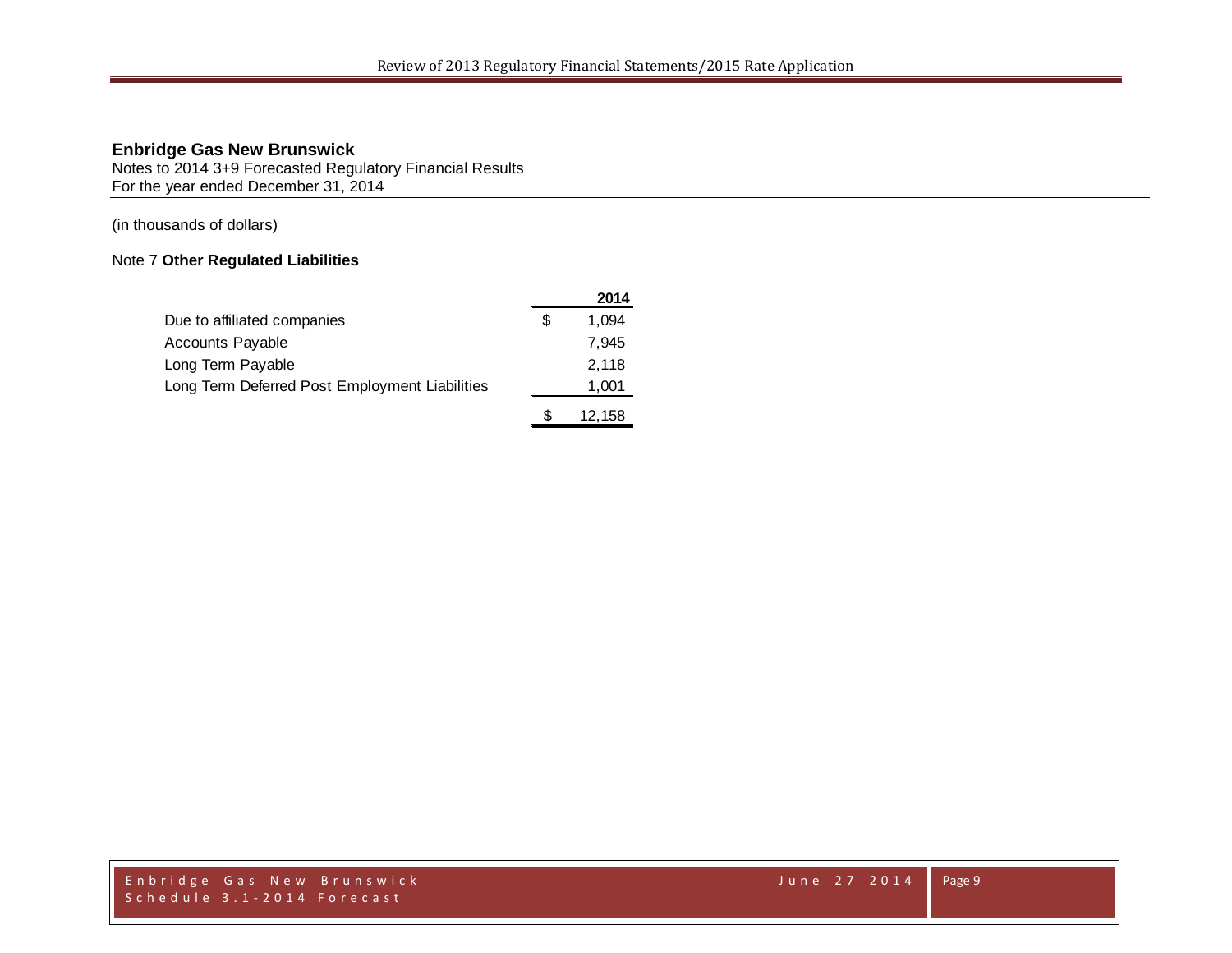Notes to 2014 3+9 Forecasted Regulatory Financial Results For the year ended December 31, 2014

(in thousands of dollars)

### Note 8 **Operating Revenue**

### **a. Gas Distribution**

|                                            |                | 2014   |                                    |
|--------------------------------------------|----------------|--------|------------------------------------|
|                                            | <b>Revenue</b> |        | <b>Customers Throughput</b><br>TJs |
| <b>Small General Service (SGS)</b>         | \$<br>9,646    | 10,231 | 922                                |
| Mid-General Service (MGS)                  | 12,569         | 1.501  | 924                                |
| Large General Service (LGS)                | 8,839          | 425    | 1,104                              |
| <b>Contract General Service (CGS)</b>      | 5,986          | 100    | 1,117                              |
| Industrial Contract General Service (ICGS) | 7,563          | 10     | 2,342                              |
| Off-Peak Service (OPS)                     | 162            | 14     | 29                                 |
|                                            |                |        |                                    |
| Total                                      | 44.765         | 12.281 | 6,438                              |

1 Terajoule (TJ) = 1,000 Gigajoules (GJ)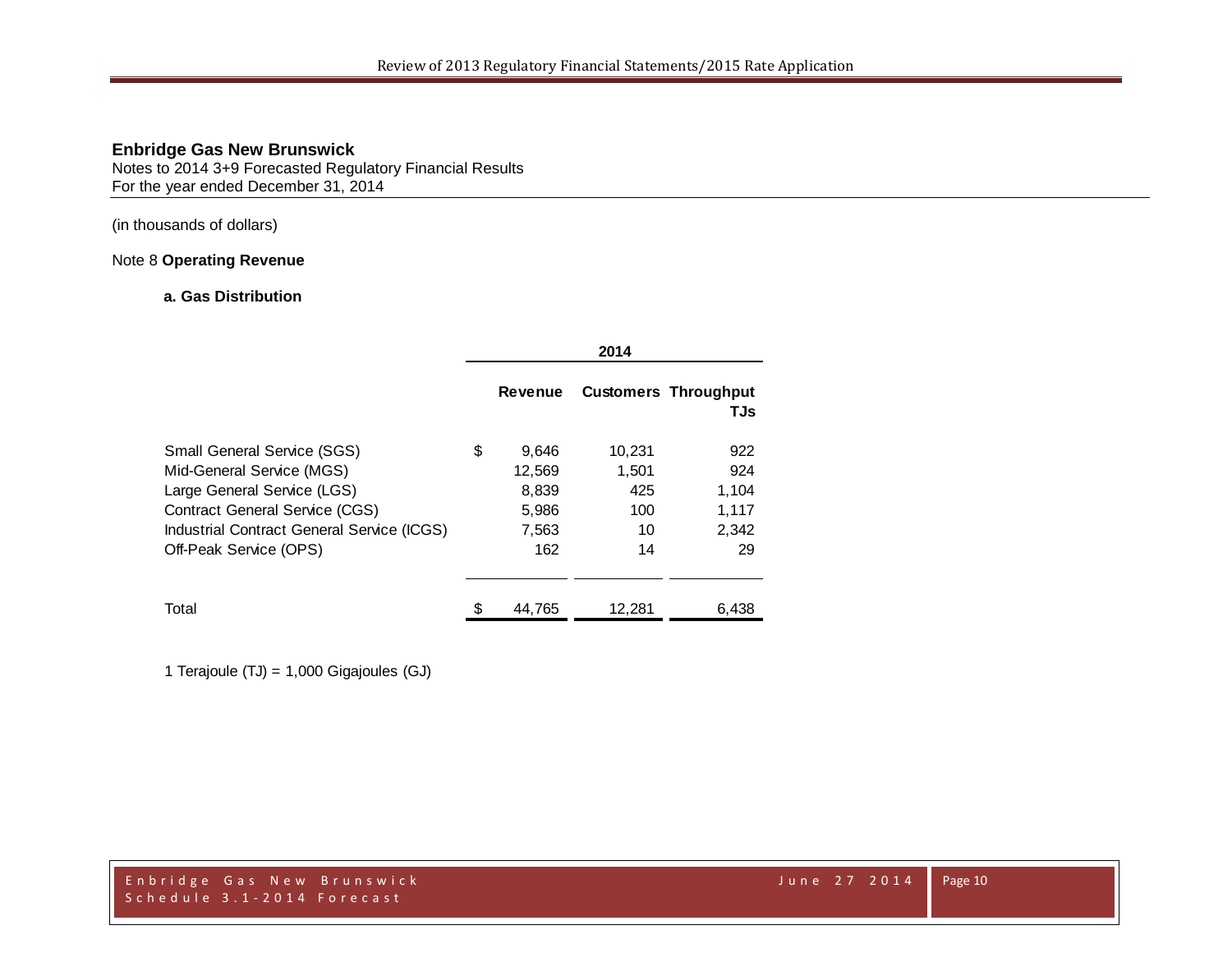Notes to 2014 3+9 Forecasted Regulatory Financial Results For the year ended December 31, 2014

(in thousands of dollars)

#### Note 8 **Operating Revenue (continued)**

#### **b. Miscellaneous**

|                              |    | 2014 |
|------------------------------|----|------|
| Agent billing and collection | £. | 177  |
| Other miscellaneous revenue  |    | 191  |
| <b>Total miscellaneous</b>   |    | 368  |

### **Details of Agent Billing and Collection Revenue**

(in dollars)

|                                            | 2014          |
|--------------------------------------------|---------------|
| Small General Service (SGS)                | 138.544<br>S. |
| Mid-General Service (MGS)                  | 21,216        |
| Large General Service (LGS)                | 13,485        |
| Contract General Service (CGS)             | 2,760         |
| Industrial Contract General Service (ICGS) | 413           |
| Off-Peak Service (OPS)                     | 671           |
|                                            |               |
| Total agent billing and collection revenue | 177,089       |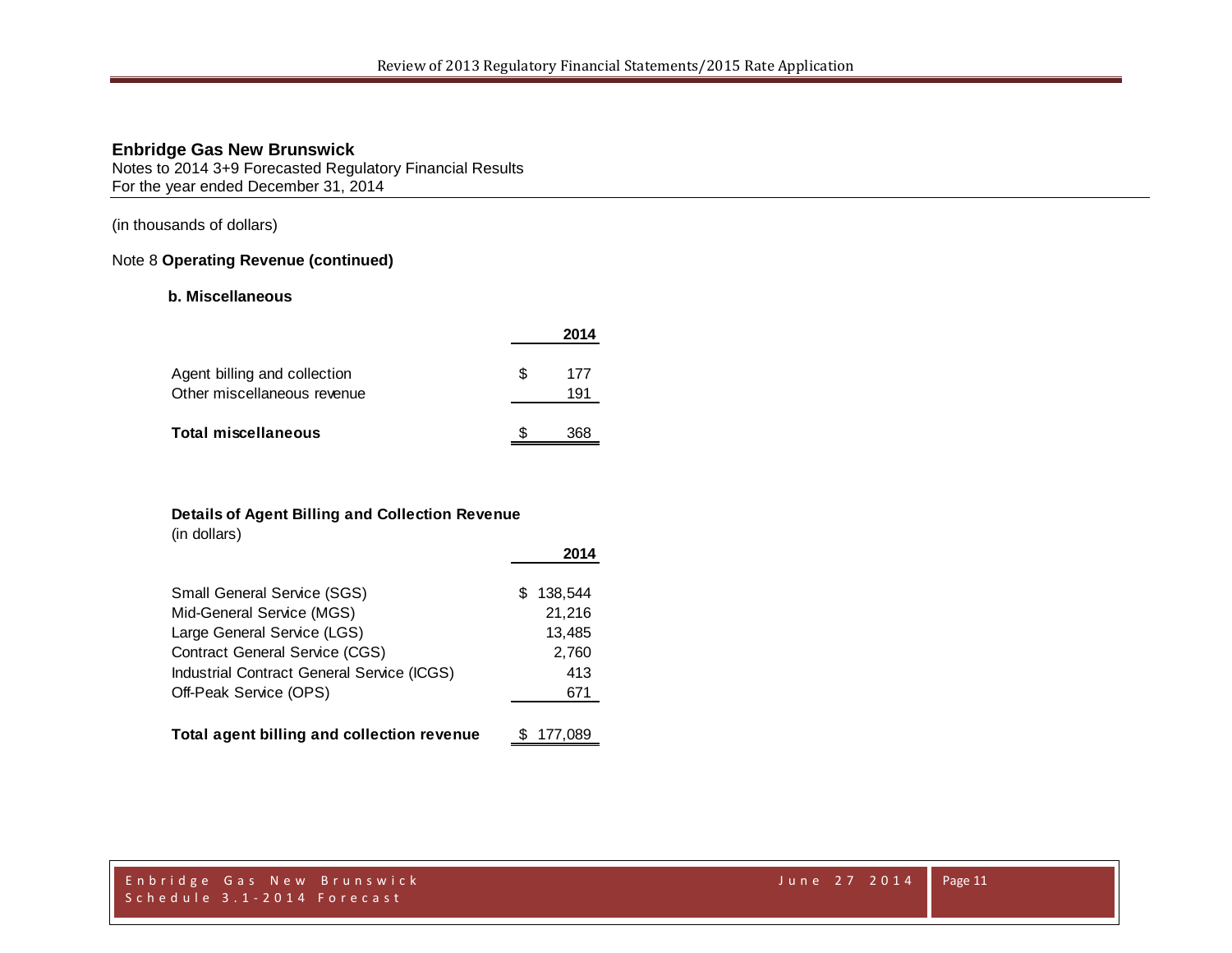Notes to 2014 3+9 Forecasted Regulatory Financial Results For the year ended December 31, 2014

(in thousands of dollars)

### Note 9 **Operating and Maintenance Expenses**

|                                           | 2014        |
|-------------------------------------------|-------------|
|                                           |             |
| Corporate management                      | \$<br>1,123 |
| Corporate administration                  | 527         |
| Financial reporting                       | 1,096       |
| Information technology                    | 1,411       |
| Regulatory & upstream                     | 1,065       |
| Sales & marketing                         | 1,626       |
| Distribution & maintenance                | 5,712       |
| Customer care                             | 1,155       |
| Human resources                           | 3,218       |
| Gas transportation and related activities | 1,908       |
|                                           |             |
| Total prior to capitalization             | 18,841      |
|                                           |             |
| Property, plant & equipment               | 5,277       |
|                                           |             |
| Total capitalized                         | 5,277       |
|                                           |             |
| <b>Total expense</b>                      | 13.564      |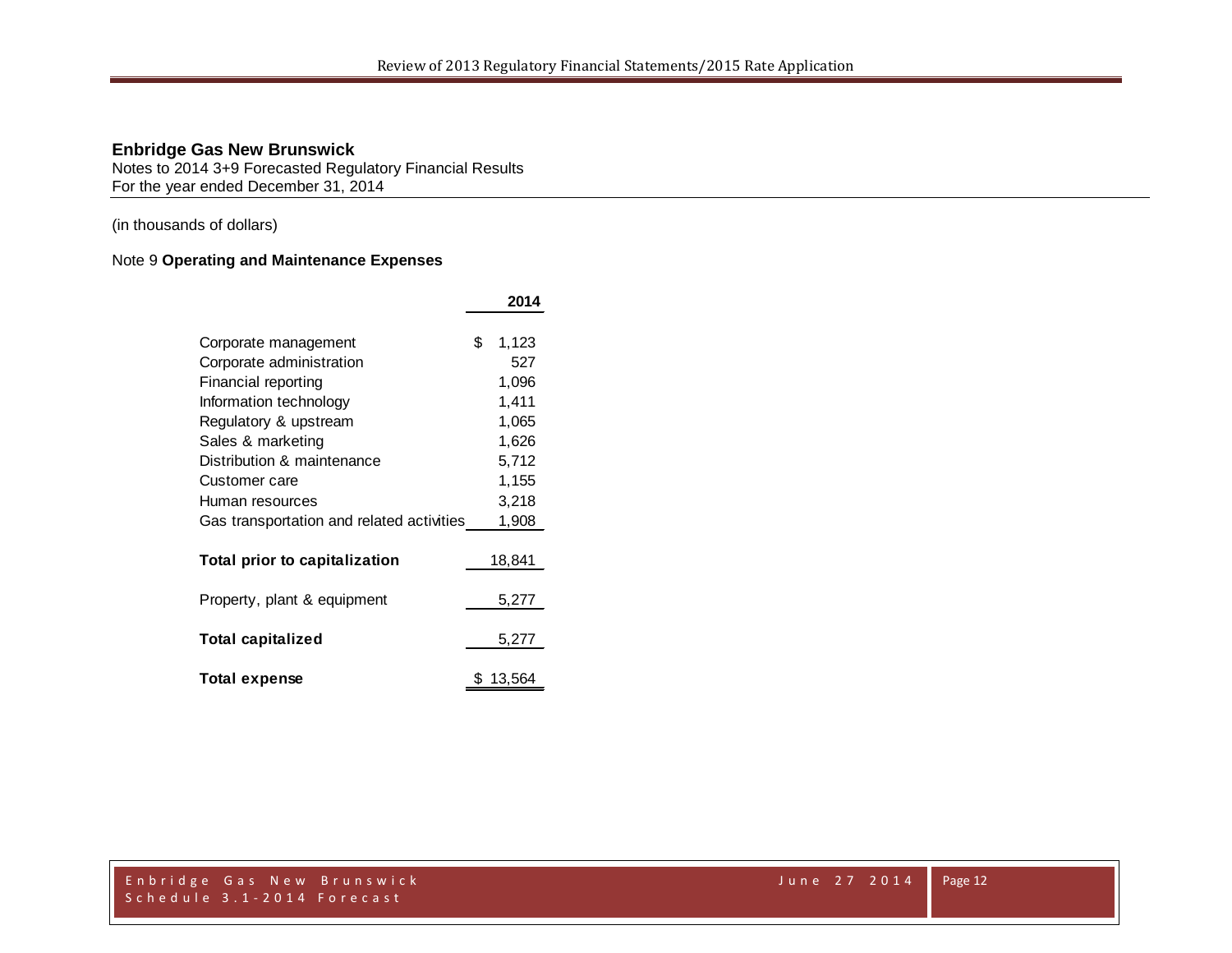Notes to 2014 3+9 Forecasted Regulatory Financial Results For the year ended December 31, 2014

(in thousands of dollars)

### Note 10 **Interest on Amounts Due to Associates & Affiliates and Other Interest**

|                                                                                                    |   | 2014  |
|----------------------------------------------------------------------------------------------------|---|-------|
| Interest on long-term debt<br>AIDC - allowance for funds used during construction (debt component) | S | 8.535 |
| Total interest on amounts due to associates & affiliates and other interest                        |   | 8.543 |

### Note 11 **Regulated Return on Equity**

|                                                                                                      | 2014   |
|------------------------------------------------------------------------------------------------------|--------|
| Regulated return on equity<br>AEDC - allowance for funds used during construction (equity component) | 13.521 |
| Total regulated return on equity                                                                     | 13,532 |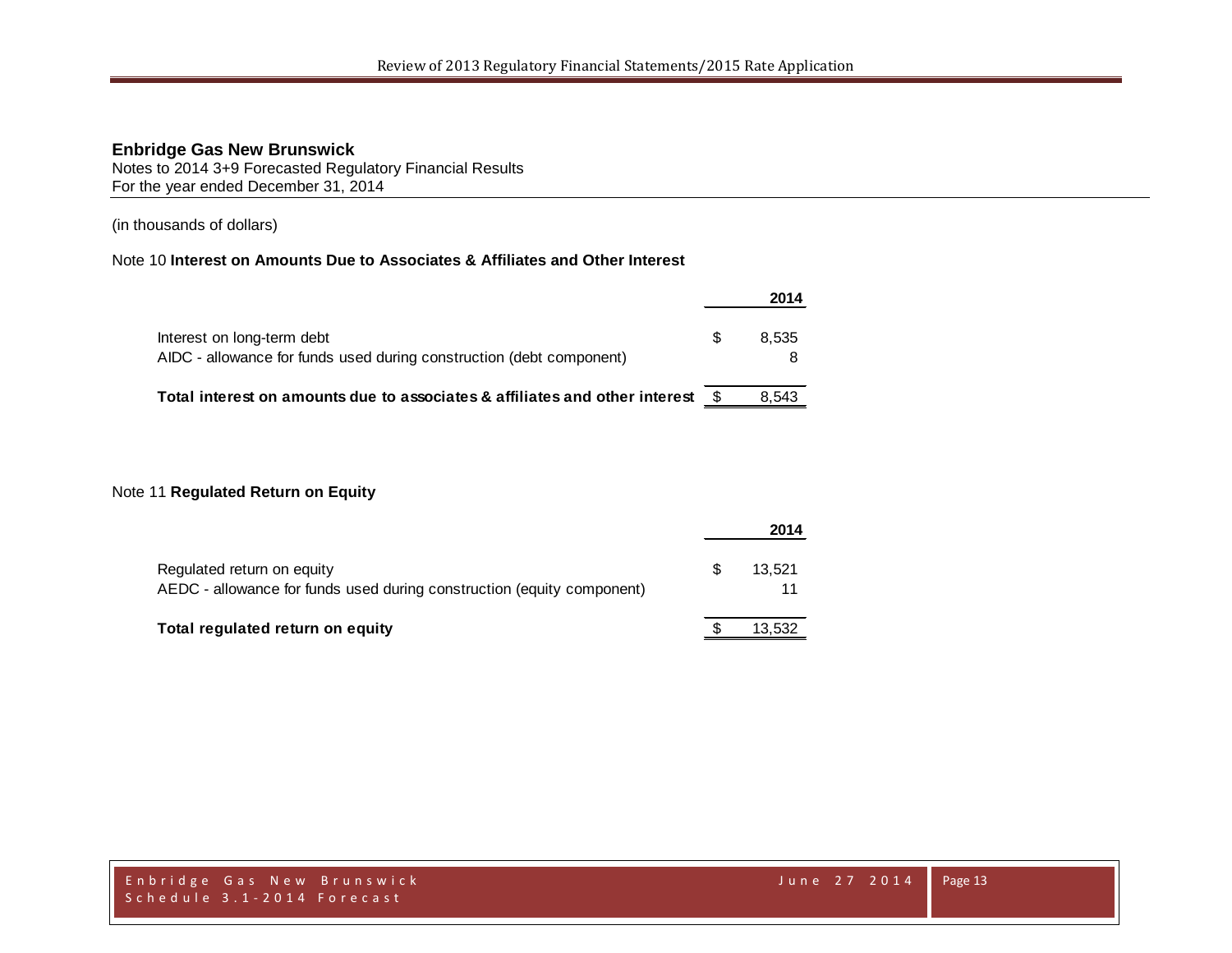Notes to 2014 3+9 Forecasted Regulatory Financial Results For the year ended December 31, 2014

(in thousands of dollars)

### Note 12 **Rate Base for Regulatory Purposes**

|                                        | 2014          |
|----------------------------------------|---------------|
| Property, plant & equipment            |               |
| Cost                                   | \$<br>228,704 |
| Accumulated amortization               | (53, 326)     |
| <b>Net</b>                             | 175.378       |
| Deferred charges                       |               |
| Franchise fee, at cost                 | 1,500         |
| Accumulated amortization               | (1, 150)      |
| <b>Net</b>                             | 350           |
| Development O&M capitalized costs      | 114,952       |
| Accumulated amortization               | (20,542)      |
| <b>Net</b>                             | 94.410        |
|                                        |               |
| Deferred carrying costs, at cost       | 1,784         |
| Accumulated amortization<br><b>Net</b> | (1,784)       |
|                                        |               |
| Deferral account                       |               |
| <b>Total deferred charges</b>          | 94,760        |
| <b>Term deposit</b>                    | 2,975         |
| <b>Working capital allowance</b>       | 2,083         |
| Total rate base                        | \$<br>275,196 |
| Average rate base                      | \$<br>275,661 |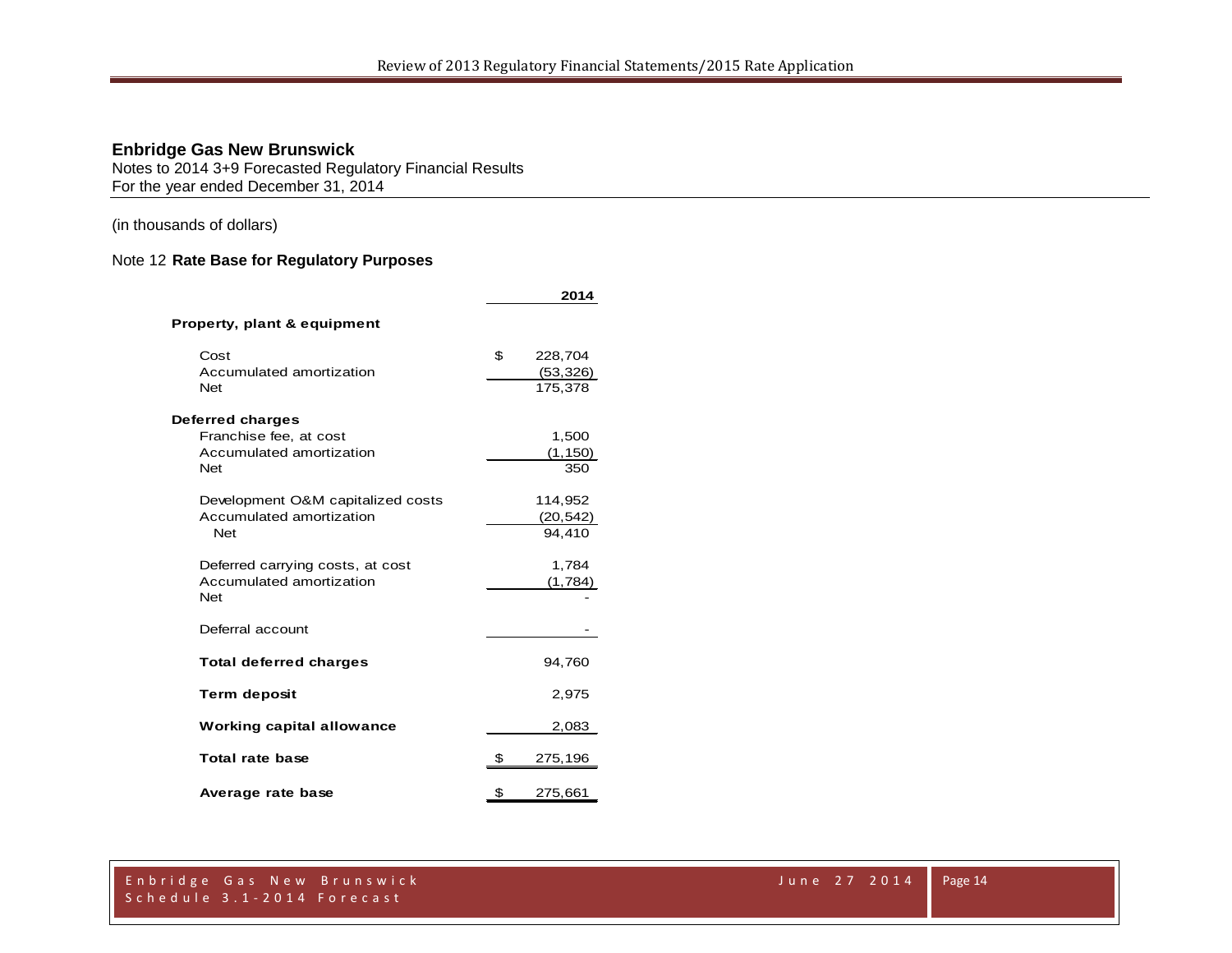Notes to 2014 3+9 Forecasted Regulatory Financial Results For the year ended December 31, 2014

(in thousands of dollars)

#### Note 13 **Capital Structure for Regulatory Purposes**

| 2014          |  |  |
|---------------|--|--|
|               |  |  |
| \$<br>161,750 |  |  |
| 131,237       |  |  |
| \$<br>292,987 |  |  |
|               |  |  |

#### **Capital structure percentage**

| Long-term debt | 55.21%  |
|----------------|---------|
| Equity         | 44.79%  |
| Total          | 100.00% |
|                |         |

#### **Capital structure average percentage for regulatory purposes**

| Long-term debt | 55.00%  |
|----------------|---------|
| Equity         | 45.00%  |
| Total          | 100.00% |

#### **Weighted cost of capital for regulatory purposes**

| Long-term debt | 3.10% |
|----------------|-------|
| Equity         | 4.91% |
| Total          | 8.01% |
|                |       |